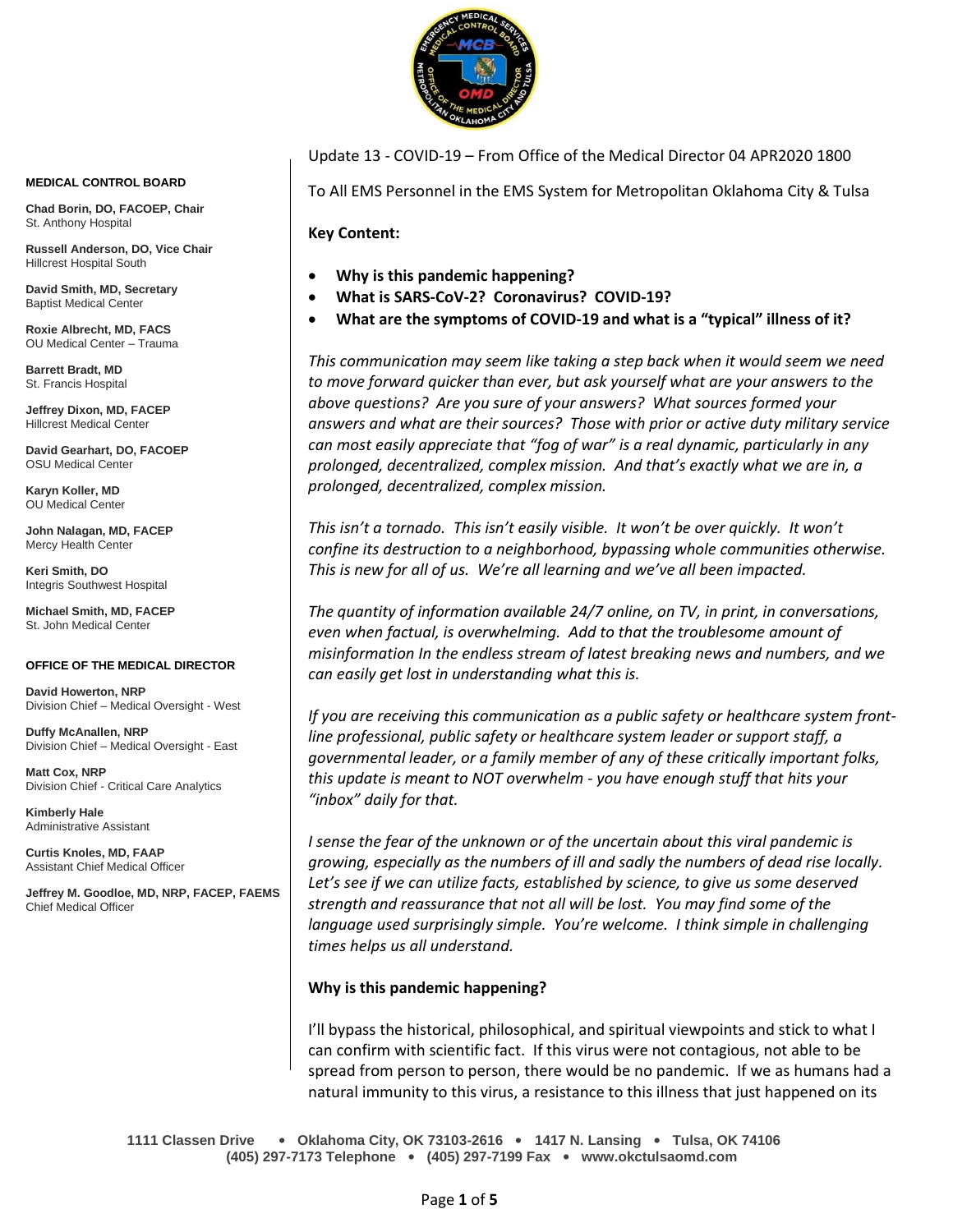own without us doing anything, there would be no pandemic. If we had access to a vaccine against this virus, smartly choosing to receive it before the illness came to our communities, there would be no pandemic.

But it is contagious, we don't have natural immunity, and there is no established, safe vaccine today. So, we have a pandemic – which is a word we aren't used to using much before the past several weeks. Pandemic just means that the spread of illness is pretty much involving the whole world. In hazardous materials terminology, we could accurately say that Planet Earth is inconveniently now our "Red/Hot Zone."

There are so many conspiracy theories about the origin of this pandemic that I quit trying to file them under "T" for "trash" what feels like a long time ago. Here's what is rooted in science, not the shadows of suspicions:

There are different types of organisms ("things" if you prefer) that can infect us. Those includes viruses, bacteria, and funguses. If you have (or had) an active child, regardless of how many times you bathe them daily, you likely have experienced all three of these in your kiddo. That's why your doctor may use an anti-fungus medication (maybe for a skin irritation caused by ringworm), or an anti-bacteria medication – aka antibiotic (maybe for strep throat). But it's also why your doctor didn't use an antibiotic when they diagnosed a viral infection, such as a cold in the fall/winter months.

Are there anti-virus medications? Yes, but only a few, targeting specific viruses that are well known, not a virus only discovered a few months ago. These include medications that you might be prescribed if you had a serious, bloody needle stick injury and the doctor is using the medications to reduce your risk of getting HIV illness. So, what about this pandemic virus? What the heck is it?

This current pandemic's origin is traced to a live animal and food marketplace in Wuhan, China, a metropolitan area of over 11 million people. The timing of the origin may vary by who/what you read, but consistently the timing is pinned to within the last 3-4 months of 2019 (the "19" in COVID-19, but we'll get to that in a bit). That has been established using epidemiology, the science of tracking things. It could have happened in so many other similar places on Earth, but there is no evidence that it did. Anywhere where there is considerable diversity of animal species to human contact carries risk for disease, including as serious as this pandemic. That is why public health departments worldwide work to establish sanitary laws. The laws are only as effective as citizens choose to follow and as enforcement efforts allow.

Because of past studies about disease spreading from animals to humans, we think this particular virus started in bats. *(source: CIDRAP/Dr. Michael Osterholm)* Those bats bit other animals. Those animals wound up in that now infamous Chinese market to be handled and consumed by humans. But that alone isn't enough to cause us disease.

A virus that can cause disease in animals doesn't necessarily cause us illness, even if we breathe it, touch it, and eat it. It has to be a virus that survives and thrives in humans. How can a virus that causes illness in animals then cause illness in a completely different species, us? Well, it has to literally change its structure, its composition, how it's built. And that's what we mean when we say a virus mutates. Why does a virus mutate? To stay alive. That simple. And, that challenging. This is a particularly challenging virus because we know by laboratory analysis there already are at least two strains, or slightly different structures, just within the earliest of outbreaks in the metropolitan Seattle, Washington area. *(source: Dr. Michael Sayre, Seattle Fire Department Medic One Medical Director)* That is why there are predictions, reasonable predictions at that, why we most likely will have COVID-20 (or named something like that) months from now because this is a mutating virus. It likes to survive at our expense. Not necessarily our death, but our expense of at least being infected, allowing it to grow in us, and as far as it is concerned, having us spread it on to others (therefore, part of the reasons we must practice social distancing now when we can).

# **What is SARS-CoV-2? Coronavirus? COVID-19?**

The virus. It has a scientific name. That's all "SARS-CoV-2" is, a scientific name. It's short for "Severe Acute Respiratory Syndrome Coronavirus 2." That does have importance because over the years ahead, we'll have other diseases and we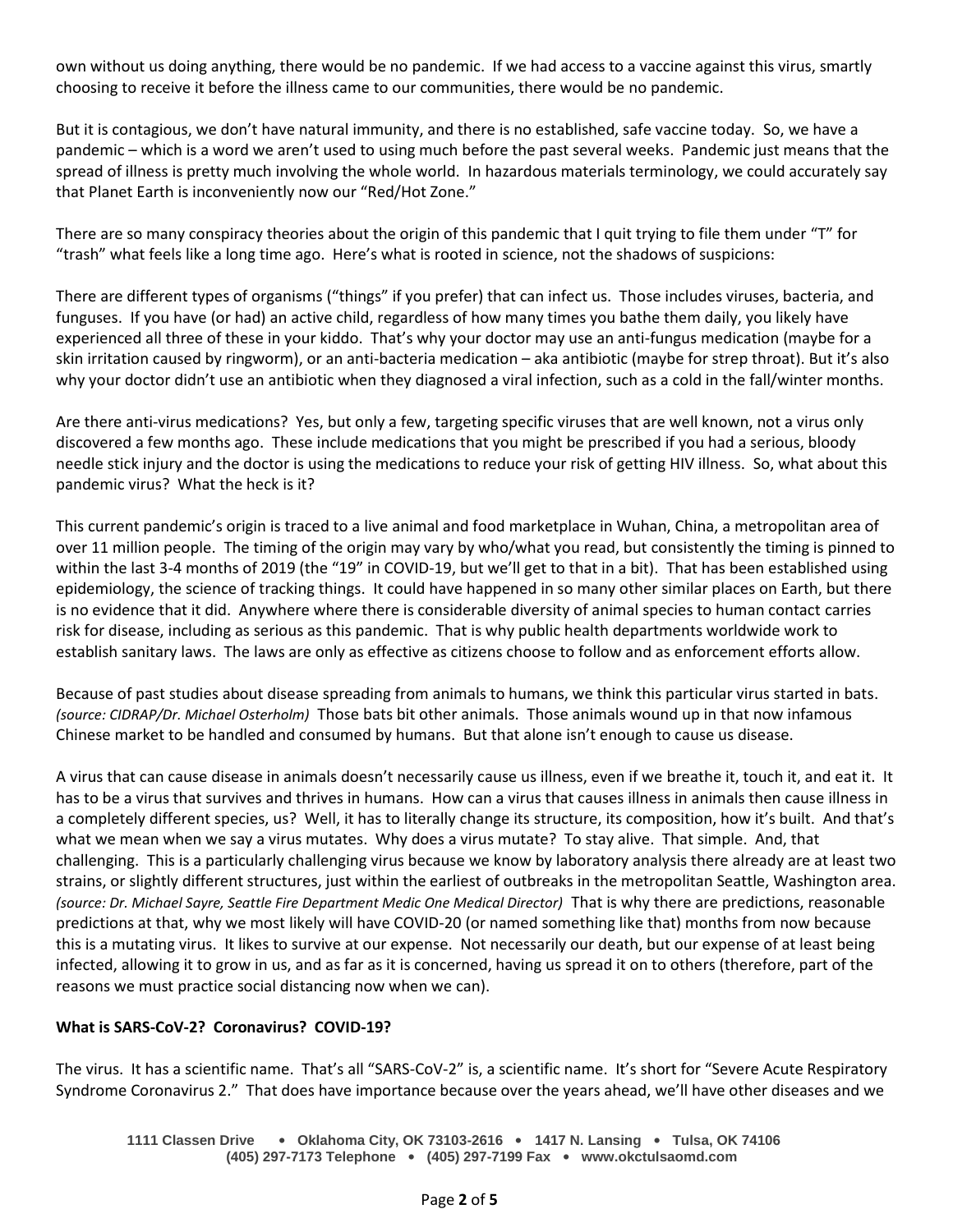can't just say "the virus" because that will get very confusing. But for this day, "the virus" pretty much works because we aren't thinking about many other ones.

Is a coronavirus this same virus? Well, yes and no. THIS virus, SARS-CoV-2, is an example or type of a coronavirus. However, there are other coronaviruses. Coronavirus refers to the physical structure of a family of viruses that each resemble something like a crown shaped structure, hence "corona" which means crown in the Latin language. Interestingly, the "common cold" that most of us get once or twice yearly in the cooler weather months, is typically caused by other coronaviruses, those that don't carry the concern this one is causing us. However, other coronaviruses have caused great concern in the past 20 years.

Severe Acute Respiratory Syndrome (SARS) started in China in late 2002. Within months, SARS spread to more than two dozen countries in Europe, South America, Asia, and North America, namely Toronto, Ontario, Canada. A key difference in SARS is that it didn't' prove contagious until AFTER infected persons showed symptoms of fever, cough, congestion. We see today that this present virus is contagious from estimates of up to 25% of infected persons BEFORE they develop symptoms to even know they themselves are ill. *(sources: 1: Dr. Robert Redfield, CDC Director, interview with National Public Radio, March 30, 2020. Information accessed at [https://www.npr.org/sections/health-shots/2020/03/31/824155179/cdc-director](https://www.npr.org/sections/health-shots/2020/03/31/824155179/cdc-director-on-models-for-the-months-to-come-this-virus-is-going-to-be-with-us)[on-models-for-the-months-to-come-this-virus-is-going-to-be-with-us;](https://www.npr.org/sections/health-shots/2020/03/31/824155179/cdc-director-on-models-for-the-months-to-come-this-virus-is-going-to-be-with-us) 2: Wei WE, Li Z, Chiew CJ, Yong SE, Toh MP, Lee VJ. Presymptomatic Transmission of SARS-CoV-2 — Singapore, January 23–March 16, 2020. MMWR Morb Mortal Wkly Rep. ePub: 1 April 2020)*

Middle Eastern Respiratory Syndrome (MERS) started in Saudi Arabia in 2012, with episodic outbreaks since, including one in 2015 that involved South Korea. A key aspect of MERS research showed us that coronavirus is not as "seasonal" as disease as we would like to think it is. When you hear news reports that we'll be fine once summertime temperatures arrive in the United States? Well, there's absolutely no truth to that assertion. That's wishful thinking, not established fact. MERS replicates just fine in 110F weather in the Arabian Peninsula. *(source: CIDRAP/Dr. Michael Osterholm; also reported in The Osterholm Report, Episodes 1 and 2 – hyperlinks below)* 

While it is sad both SARS and MERS have caused notable illnesses and deaths, these coronaviruses have allowed us to know better what we know so far about SARS-CoV-2, helping us in our efforts to decrease the spread, to reduce the risk, and to keep you safer.

COVID-19, short for "coronavirus disease" per the World Health Organization (WHO) – think of WHO as Earth's public health department, is the illness caused by this particular coronavirus. And this is most challenging part of all…

A scientist in a lab with a high-powered microscope can look at this virus and say, "Aha! Coronavirus."

A laboratory worker can use a test (more about those in Update 14) and say, "Aha! COVID-19 positive or SARS-CoV-2 positive." - Or hopefully more often, they would say negative/no virus.

BUT… a doctor, a good doctor, or a good paramedic, or a good (you get the idea) can't just look a person and say "Virus!" or "No virus!"….these past few months have proven that humans display everything from *no symptoms even when infected* to rarely, but sadly, death within days. This is challenging and it's going to stay challenging until highly accurate, highly accessible, and rapidly resulting tests are everywhere. And that's going to take time, scientific work, manufacturing and money.

**In this immediate time, and this may be the most important sentence you read in Update 13: Being infected with coronavirus, having COVID-19, does not always equal dying.** It's so important to remember that. Only a very small percentage die. However, this is the big news – the death count. Yes, each of these deaths is tragic, but I truly don't want this illness to cripple your emotional well-being about life, family, work, and the future. Many of us have heightened risks by our professional duties. I'm putting my final edits to this update during a break in patients arriving to a highly-functioning American Emergency Department. Many countries envy our healthcare system. And yet, there is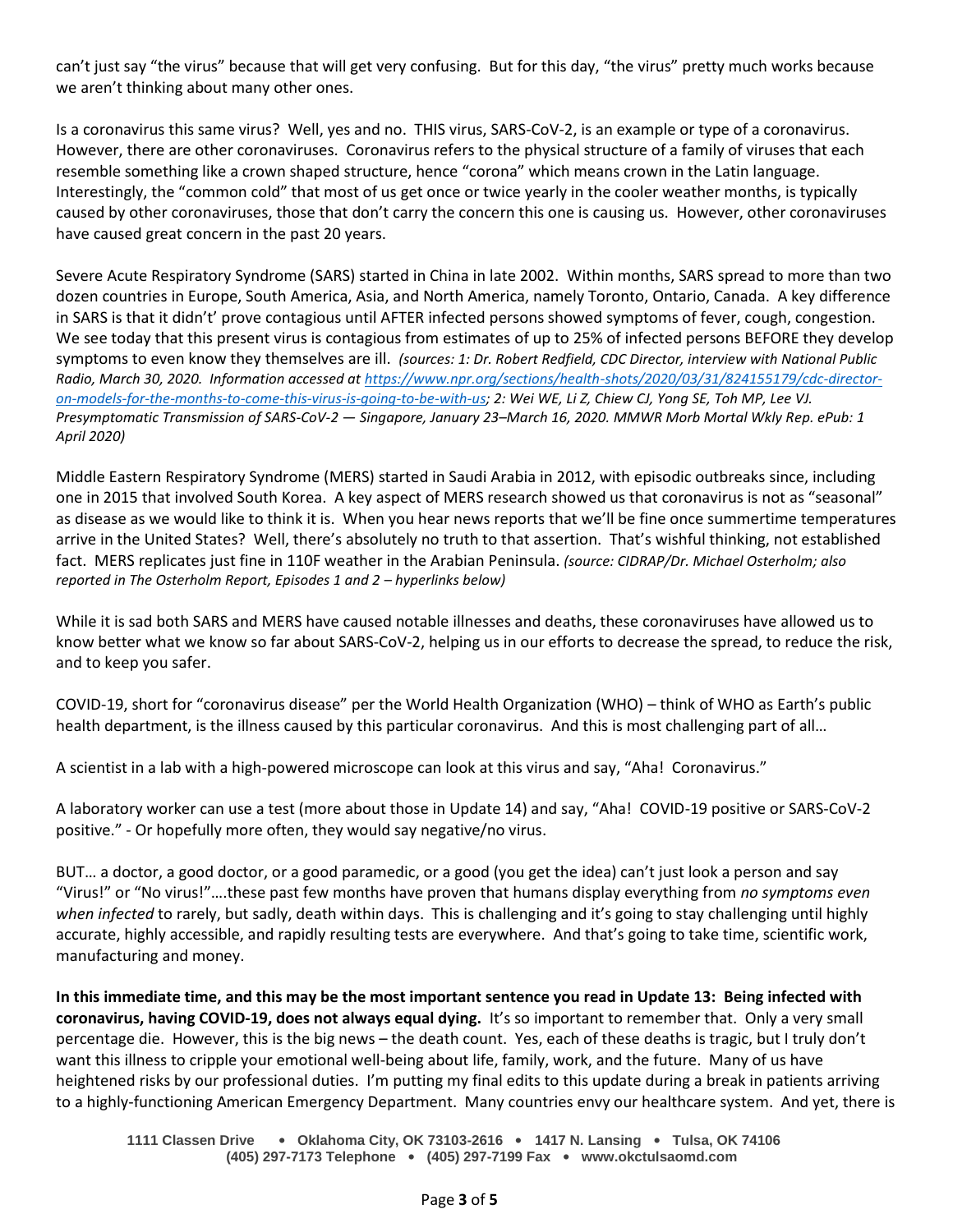no guarantee of my safety other than being responsible about the PPE choice I make, respectful of the infectious nature of this illness, and aware that as I've said this comes in all shapes and sizes and symptoms, so despite all that, I'm going to miss cases of this. In fairness to patients, how are they supposed to tell me they are worried about coronavirus when they have no classic symptoms of it yet? They can't. I don't share my Emergency Department journeys with you to make any of this about me. It's not; it's about you. And my point is, I'm right there with you. We're in this together. And we'll keep making choices as carefully and realistically as we can so we get through this together, safely, with our health.

# **What are the symptoms of COVID-19 and what is a "typical" illness of it?**

Pictures can be so good at saving 1,000 words and making the points better anyway. Here's a graph I'm using for my own better understanding of COVID-19, recently shared in a Metropolitan Municipalities EMS Medical Directors Alliance conference:

What's Classic is That's There No Classic Pattern to the Disease.



*(Image source: Dr. Paul Pepe – Metropolitan Municipalities EMS Medical Directors Alliance Briefing April 3, 2020)*

The exposure could be anywhere from 2-14 days before symptoms, if symptoms even arise. The typical time from exposure to onset of symptoms we notice is 5 days at present, based on data from around the world, especially China and Italy. The symptoms are most commonly fever, achy muscles (myalgias), cough, and congestion. Sometimes gastrointestinal symptoms occur, such as nausea, vomiting, or diarrhea.

Fortunately, most people, as reported to date in many resources, most = 81% of those infected will require no hospitalization, fully recover and move on.

Of the 19% or so that need for hospitalization, it's often about a week after symptoms start. It's not an immediate need for hospitalization, which is why when sick we must stay home and be vigilant about how we are feeling and what, if anything, is changing day to day. This isn't a heart attack or stroke, either of which can appear without a moment's warning. Most of those folks needing hospitalization are because of problematic shortness of breath. Even most of those will do fine with some care in the hospital that might include oxygen and medications to manage the symptoms if home-based/over the counter medications weren't strong enough.

The estimated 5% of total infected persons that require ICU care do so because of severe lung problems, to an extent that a ventilator is needed to do the work of breathing for the patient. That is what Acute (some say Adult) Respiratory Distress Syndrome (ARDS) basically leads to, that you are going to need a ventilator as part of your care. We can easily understand if the patient is 80 years of age or older and has chronic lung disease that impairs their breathing on a good day, how this new viral illness can put them over the edge, requiring ICU care. What's harder for us to understand, and frankly scary at times, is how this same viral illness can seriously impair breathing in seemingly healthy, active persons in their 30s-50s. That sounds similar to so many of us, doesn't it?

There's a pessimistic view that once you need a ventilator, you're dead. That's not true. There are already very promising results from gifted intensive care unit physicians and nurses being shared. University Medical Center in New